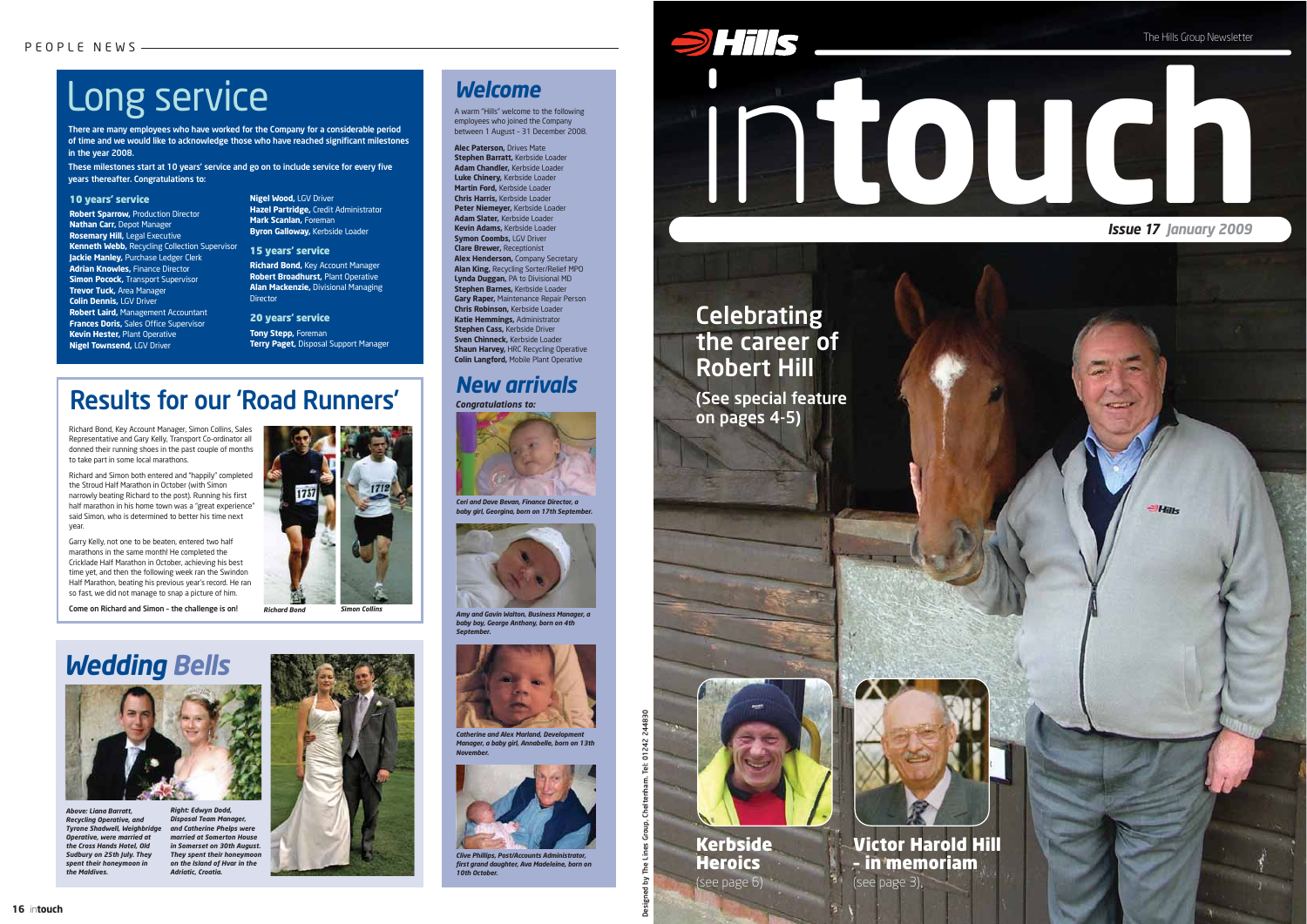### **Publishers Note**

**'**in**touch' is published by The Hills Group Limited and is distributed three times a year to employees, pensioners, shareholders and friends of The Hills Group Limited and its various trading divisions.**

**The Hills Group Limited, Ailesbury Court, High Street, Marlborough SN8 1AA Tel: 01672 516999 www.hills-group.co.uk** 

**Issue No 18 will be published in May 2009; please submit news and photographs (if possible) to The Communications Department, either to the above address, on telephone (01672) 518941, or via email to mhayes@hills-group.co.uk The newsletter is printed on recycled paper.**







### by Michael Hill, Group Chief Executive

### Victor Hill

The family and Company lost one of its best loved characters after Christmas when Victor Hill sadly passed away. We pay tribute to the life of a wonderful man on page 3.

## Men of the moment

You can read about a couple of Company heroes in this issue.

One being Dennis Jasper who displayed amazing courage as a spontaneous fire fighter while delivering recycling leaflets in Trowbridge. The world is definitely a better and safer place with people like Dennis around.

The other is my own father! A lunch was recently held in his honour to thank him for the 43 years that he has worked for and represented the Company in his unique and charismatic way. It was a wonderful event which underlined what a popular and respected character he is. Well done Dad!

### Stormy journey ahead

Trading conditions for all of our activities continue to worsen as the recession deepens, with obviously housing and quarry products being the most affected. It appears difficult to predict the extent and length of the downturn. It is certainly not the first time this Company has had to navigate through a recession and is unlikely to be the last! We shall obviously need to continually focus on costs and this together with out strong personal relationships with customers and suppliers, as well as our committed staff, should enable the Company to weather the storm better than many of our competitors.





### **Contents**

# Alex Henderson

Alex recently joined Hills as Group Company Secretary and is based at head office. Describing himself as 'a keen runner whose ambition is to do the London Marathon in under four hours' he is also a long suffering Crystal Palace fan having supported them since boyhood. Alex lives in Bath with his wife Tamsin and two children Morgan aged 10 and Jago aged 7. In Touch caught up with Alex recently to ask him about his background and what experience he would bring to his role.

### **Q - What is your background?**

- A I have been working as a company secretary for medium and large multinational companies for the past 14 years in a wide range of activities including cash & carry, television broadcasting, money broking and access control / security systems.
- **Q What made you choose to become a Company Secretary?**
- A Like most people I seemed to fall into my career, as after college I wanted to be involved in business and law and company secretarial work is a perfect mix of the two.

### **Q - What brought you to Hills?**

A - After nine years at Stanley Security Solutions I needed a new challenge. The strong family ethos of Hills and the hard but fair attitude of the management attracted me to the company.

### **Q - How do you like your role?**

A - The role is very broad, not just being involved in core company secretarial duties, but also group communications and facilities. It will certainly provide that challenge and I'm looking forward to some exciting times ahead.

### **Q - What do you do when you are not working?**

A - I enjoy running and have competed in both the Bath and Bristol half marathons for the last two years as well as a



couple of smaller 10km races. I also enjoy cooking, going to the cinema and the theatre, and every year I camp out at the Glastonbury music festival with family and friends.

### **It is with great sadness that we learned about the death on December 26th of the eldest shareholder and director, VIctor Hill.**

Victor, the eldest son of Harold and Ada Hill, and grandson of founder Edward was born in 1926. After leaving school, he began work as a clerk in the transport office at Kingshill as assistant to Stanley Goss in January 1943. He went on to spend time in the vehicle maintenance workshops and the accounts office before leaving to join the Royal Engineers in April 1944.

He returned in July 1946 and went to Stoke-on-Trent for a two-year course at the Ceramics and Engineering Technical College, returning to Purton brickworks where his father insisted he learnt and worked at every aspect of brickmaking. Most of the next few years were taken up with maintenance and the installation of machinery.

In 1949, he became a part-time kiln burner at Badbury firing bricks with coal in intermittent kilns and when the brickworks at Caen Hill, Devizes, was purchased in 1957, Victor then took on the duty of supervising work there. He subsequently took on responsibility for Purton, reporting to his father, Harold. Victor became a director in 1968 and when the Company bought the Broadmoor brickworks at Cinderford in 1975, Victor also supervised operations there.

In 1977, much to his regret after the family's long involvement in the brickmaking trade, the last remaining brickworks at Purton was closed. Victor then set up the brick library at Kingshill, continued supervision at Cinderford and organised the Company's personnel records. He also took a course in security and formed a security section which operated until his retirement in 1990 following a heart attack.

Glenis Hill, Victor's wife, also worked for the Company after she left Purton school in 1951. She started her working life in the Purton office doing secretarial and wages work for Harold Hill and keeping the necessary labour and materials records of work done at South Cerney, Purton, Badbury and Devizes.

Victor and Glenis married in September 1963 and had two children, Bronia and Roderick. The family was expanded further by the arrival of two granddaughters, Jasmine and Lauren. Victor was a keen supporter of the local church and also a loyal member of the Royal British Legion for which he was actively involved as treasurer of the local branch for the last 25 years.

He was never happier than when he had a fishing rod in his hand. This was a lifelong hobby and in the latter years he was converted from coarse to fly fishing, enjoying the added strategy and physical activity involved. Victor will leave many happy memories with us. He was a jolly, positive and popular person who never had a bad word to say about anyone and was quite possibly the best dressed man in England!







Dad was a man of passion and devotion. He found value in everything and everyone around him and his familiar cry of "I say – this is interesting" became a family mantra. Whether it was on holiday where he researched each location with his trusty green Michelin Guide, the chemical make-up of the bricks he fired or the right colour twine to be tied into his beloved flys for fishing, he showed professionalism in his craft - in short, he was meticulous. Those who knew him would never have seen him with a dirty pair of shoes!

He devoted his life to the family business and whilst he undertook many roles over his 46 years with the Company, his true passion was following in his father's and grandfather's footsteps of making bricks. It was a 24/7 job checking the kilns before breakfast and even after a dinner-dance dressed up to the nines. It also provided the opportunity to meet the other great love of his life, our mother Glenis, who was secretary at the time to Mr Harold, our grandfather.

Notwithstanding his committed working life, he always had time for people. This could be seen through the number of people he would have a chat with when popping out for the daily paper but also through his extensive work with charities and community groups over many years. In the early days, this covered Army Cadets and British Red Cross where he was instrumental in the establish-ment of Duke of Edinburgh schemes and then later when he acted as the Treasurer for the Purton Royal British Legion for 25 years and the President of the Cricklade Town Band for a similar period of time.

He always had time for the family. He was happy to drive Bronia, with horse behind, to pony club and eventing competitions and many a long hour was spent with Rod in sailing dinghies on the quarry pit lakes of the Cotswold Waterpark. Later on he enjoyed playing with his grandchildren, Jasmine and Lauren.

The lasting memory will be the true gentlemen, husband and father with a wonderful sense of humour, who would always extol the strengths of those around him. He acted as an inspiration to so many: he encouraged people to "have a go" and to be their best. He will be sadly missed but wonderful memories will remain.

# A True Gent – Tribute to Victor Hill

## *Personal reflections By Bronia and Rod Hill*



*Victor & Glenis – 40th wedding anniversary, Sept 2003*

### *October 2008 – successful afternoon's fishing in the Cotswold Waterpark with Mike Hill and Mike Webster*

*Top: Victor and Glenis' engagement Middle:On the annual shareholder's tour*

*party, November 1962 Hill (right)*

*of the Company's sites in 2007 with his brother Tony (left) and cousin Richard*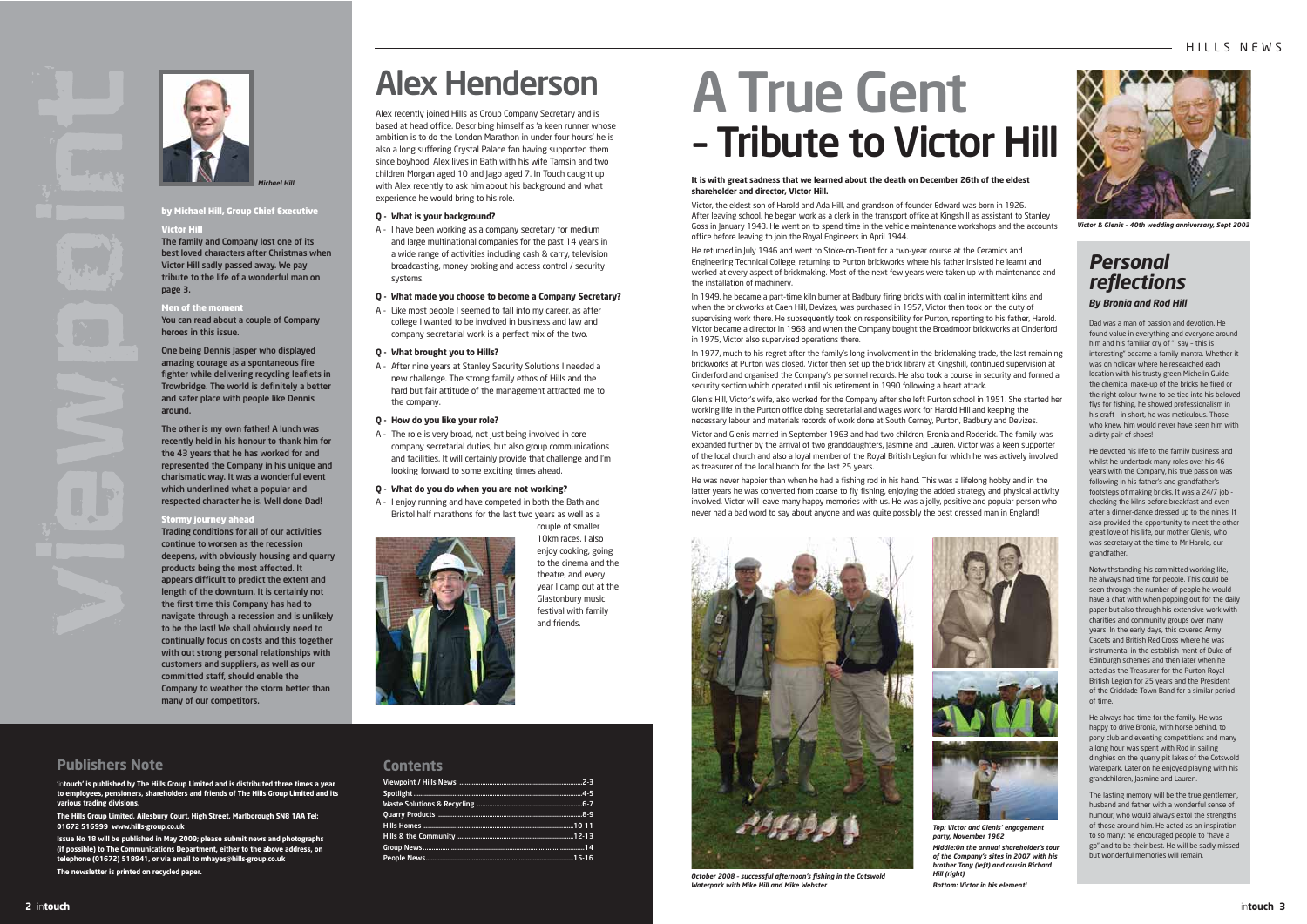





The Bear at Hungerford was the venue for a lunch held in December to<br>
celebrate the career of Robert Hill who retired as Group Chairman last<br>
April after 43 years with the Company. The Company's long history has **celebrate the career of Robert Hill who retired as Group Chairman last been peppered with many great occasions and this was up there with the best of them. It was a truly memorable day befitting of such an extraordinary man.**

Robert was joined by 47 guests made up of family, work colleagues both present and past and old business friends.

After the meal, Robert's son, Group Chief Executive Mike Hill, paid a humorous and heartfelt tribute to his father. Mike gave an amusing account of Robert's life and career with the Company making particular reference to Robert's vital role of binding together the family as shareholders, and to his loyal support of the non-family executives over the years.

Mike thanked Robert on behalf of the Company and the shareholders for everything that he had done and presented him with a silver sculpture of a racehorse, representing one of Robert's lifelong passions.

Mike was followed by Bill Bolsover, Group Chief Executive Officer of Aggregate Industries and long time friend of Robert, who thanked Robert on behalf of the guests. Bill amused those present with stories of his old friend who he described as the 'Godfather' of the quarrying industry. Everybody joined Bill in raising their glasses in a toast to Robert.

A clearly touched and emotional Robert then stood and thanked the speakers and everybody for coming. He then singled many of the guests in the room relating memories of them as he went. He gave special mention to Alan Pardoe with whom he

# Robert Hill honoured Lunch held for long time leader of the Company







*Robert (second right) pictured at the opening of Hills Home Improvement Centre in Kingshill, Swindon in 1977 with (left) Grahame Hill, Robert's father and Chairman of Hills from 1954-1977, Eric Morecambe, comedian, and Don Howard, previous Joint MD of Hills*

had worked for 38 years of his 43 years. He then did what he does best, reducing the guests to tears of laughter with one his favourite stories.

The warmth and goodwill continued to flow in the bar for another couple of hours before Robert pointed out that all great Hills celebratory lunches always include dinner! He led a contingent of hardcore revellers to the Lamb Inn in Marlborough and then to Pino's Italian Restaurant to eat.

It was a genuinely happy occasion and a good day was had by all. As Mike Webster, Divisional MD of Waste Solutions, pointed out "They don't make them like Robert any more. He is the definitive 'Top Banana'!"



*Robert Hill and Don Howard (Joint MD 1969 – 1983)*



*(left to right) Philip Morgan, KPMG, Chris Elias, Natwest, Robert Hill, Bill Bolsover, Aggregate Industries and Ross Snape, United Asphalt*

*Top: Robert addressing 'the throng!' Middle: (left to right) Tony Bailey, Beta Gas, Alan Pardoe, Chairman, & Robert Hill Bottom: Bill Bolsover, reflecting on a great day*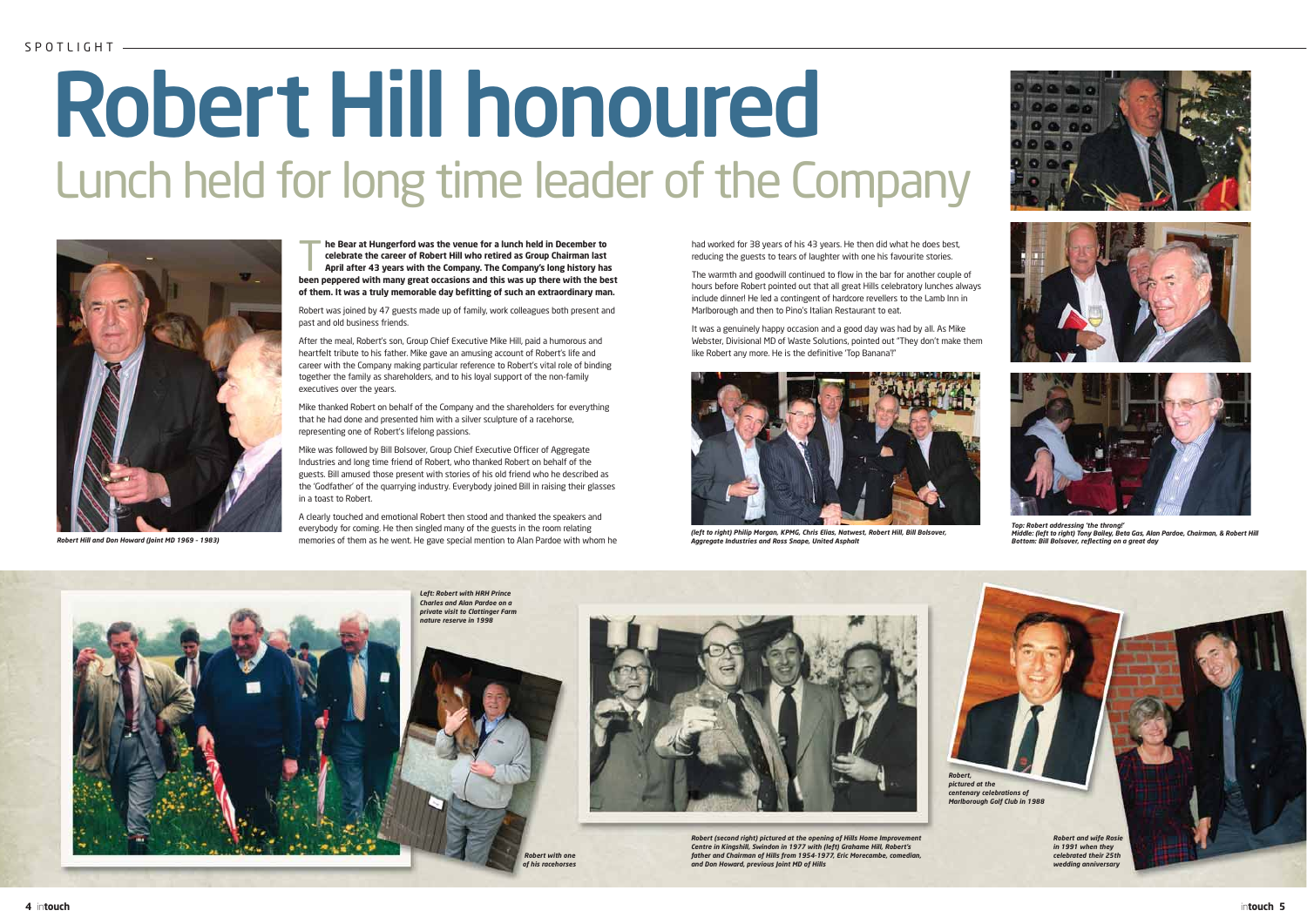

# Kerbside Loader is fire hero



# *Thank you Devizes HRC*

Hills staff at Devizes HRC know a thing or two about customer service – their impressive service prompted a customer to write the following to us:-

*"My husband and I would just like to put on record a huge commendation for the Household Recycling Centre on the Hopton Industrial Estate in Devizes. The people who work there are extremely polite (to be called sir / madam is a treat), they are hardworking, very knowledgeable and extremely enthusiastic. They go out of their way to help and are a credit to yourselves. They are also exceptionally proud of the amount of recycling the site achieves.* 

> www.freecycle.org Freecycle's aim is very simple – to stop usable items from being thrown into landfill. Set up in the USA several years ago, the organisation now has more than 6 million members worldwide.

*We don't live in Devizes, we live in Middlesex, but have been sorting a lot of things from my mother's property, hence we have made countless trips to Hopton over many months. The Hopton site is extremely well managed, has the facilities to recycle so much and is an absolute pleasure to see.*

# **What's 'Freecycle'?** Don't throw it away - give it away

*Thank you for employing such great staff.*

*Mr & Mrs Spittal, Staines, Middlesex"*

There is not much more that we can say apart from – well done and keep up the excellent work!!

**The star performer for the highest 'Recycled Tonnage' at an HRC in November was Stanton St Quinton HRC. Nigel Bray, Site Supervisor, and his team of operatives managed to recycle a whopping 83.86% of total tonnage received.**

# Stanton St Quintin is tops

In Wiltshire there are groups in Bradford on Avon, Melksham, Trowbridge, Warminster and Bath. Members advertise their reusable items online, offering these for free to other members who may have a use for them. No money changes hands at any time, and all sorts of items change hands – washing machines, lawnmowers, children's toys, bikes books, CDs, baby things, pretty much anything! Further details can be found at **www.freecycle.org.**





Local school children showed their support for a greener South Wiltshire by helping to recycle 14 tonnes of old Yellow Pages directories.

Twenty schools in South Wiltshire took part in the Yellow Woods Challenge – the simple, educational and fun environmental campaign run by Yellow Pages, the Woodland Trust, Salisbury District Council and Wiltshire Wildlife Trust.

Pupils were encouraged to bring old Yellow Pages directories into school for recycling whilst learning about green issues in the classroom. The schools competed against one another to win cash prizes for recycling the highest number of directories per pupil.

Woodford Valley CE School scooped the 'Gold Oak' title and were rewarded with £300 for recycling 11.37 old directories per pupil. They won a further £100 bonus prize for collecting the most directories in total.

# *Yellow Woods Challenge*



*Pleased to be of help at Devizes HRC - Stephen York, Recycling Operative and Melanie Beswick, Site Supervisor. Missing from the picture are Phil Rhymer and Eric Evans, Recycling Operatives who also work at the site.*



*Nigel Bray (left), Site Supervisor, and Stuart Thatcher, Recycling Operative*



*Representatives from Woodford Valley CE School celebrate their success.*

*Bob Tapp (left), Area Manager, & Richard Craft from Bradford on Avon Freecycle with the banner at Trowbridge HRC*

# New Shredder for Compost

The composting operation at Lower Compton put four shredding machines on trial during the spring when looking to replace existing equipment. Most impressive was the Doppstadt AK-430 supplied by Blue Machinery.

The new shredder, which is able to process 30,000 tonnes of green waste a year, was delivered during November and is operated by Site Foreman, Dave Minett. The bulk of the green waste material is collected from our HRC sites and kerbside collections and can be turned into PAS 100 accredited compost within 14 weeks. Further material for the shredder is sourced from HRCs in the Bristol City Council area, local landscapers and ground maintenance contractors.

### **Dennis Japser, Kerbside Loader, has been hailed as a hero after putting out a kitchen fire while out on his rounds.**

Dennis was delivering Black Box recycling leaflets in Trowbridge, when mum Jo Browne cried out for help. Her gas cooker had accidentally caught alight, setting fire to the kitchen and blowing out the glass in the door of her house. Mrs Browne was at home with her daughters and grand-daughter at the time. They had been in the back garden when the fire took hold and had to run past it to escape.

Dennis first confirmed they had called the fire brigade then ran to the property where he found the cooker, tea towels and the kitchen floor on fire. He wasted no time in clearly the area of any other items which could potentially catch fire and then used a fire extinguisher to put out the flames. Just as he had made sure everything was safe two fire crews from Trowbridge arrived. The father of five didn't hang around though as he had to catch up with his workmates who were continuing on their rounds.

"I didn't really think about what I was doing," said Dennis. "I have got fire training from my previous job. I just had this instant reaction when I saw the lady and her baby both in tears.

"The air was thick with acrid, black smoke so I had to come out into the fresh air several times to catch my breath before going back in and damping down the flames.

"My biggest regret was that in all the excitement I forgot to give out my recycling leaflet."

Mrs Browne said she didn't even have time to thank Mr Jasper but is grateful for his swift actions which prevented a serious incident. The fire brigade later discovered that the fire extinguisher which Mr Jasper used dated from the 1950s - but it did the job.

Dennis' five children have started calling him Fireman Sam – as for us at Hills, we call him a hero!

**Hills Waste Solutions has been awarded Preferred Bidder status with Aspire Defence for a new waste management contract. Further details will be announced once the contract has been agreed and signed.**

## **STOP PRESS...STOP PRESS...STOP PRESS**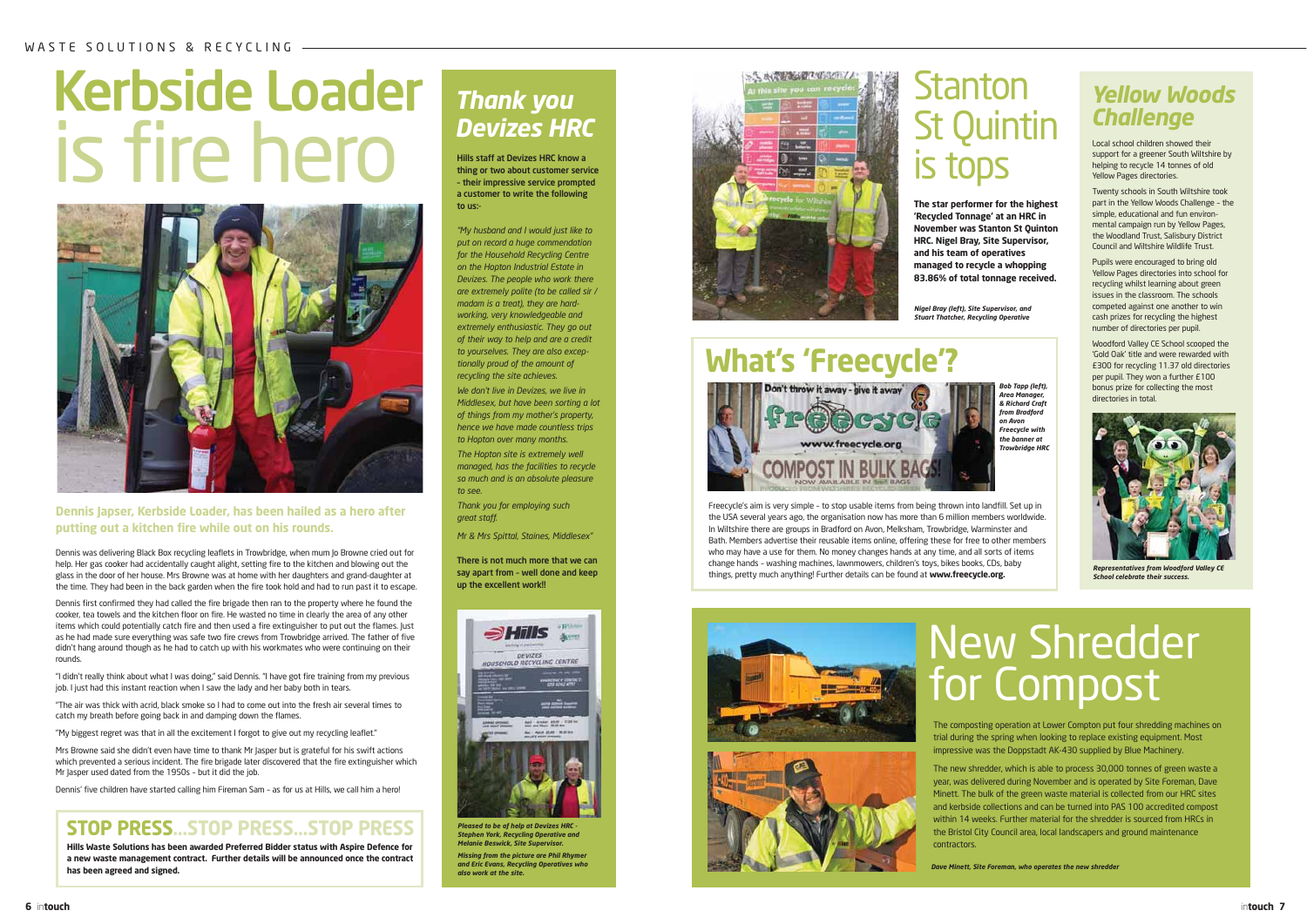Cotswold Aggregates Limited is a joint venture company which was formed in 1996 between Aggregate Industries and Hills to extract and produce sand and gravel from over 158 acres of land owned by the Cotswold Waterpark Society. The land is divided into four areas by the A419 dual carriageway and the Cerney Wick Lane.

Whilst some of the earlier sand and gravel was used to help construct the new A419 Latton, most of the 4 million tonnes processed at the site has been used to construct local schools, housing, the Great Western Hospital, the A419 Blunsdon and Common Head bypasses and many other projects.

Along with the sand and gravel at Latton there have been a number of interesting finds throughout the life of the site. The soil stripping



# End of an ERA

After twelve years of quarrying, the Cotswold Aggregates operation at Latton Quarry came to an end in November 2008.

> Alan Mackenzie, DMD Quarry Products, presents Rod Smart, Foreman (right) and Mick Chivers, Assistant Quarry Manager (middle) with their NVQ Level 3 certificates for Health & Safety and Environmental Management in the Extractive and Minerals Processing Industry.

> Alan said that, "These certificates recognise the hard work and commitment amongst the Quarry Products team to improve health and safety on our sites."



**Quarry Products recently teamed up with Bridges Electrical to entertain guests from both companies for the morning at Thruxton Raceway, near Andover. Fortunately the event was blessed with good weather, and was an undoubted success, with a number of Hills customers taking control of the 60mph Thunder Karts in the two hour long team endurance race.**

**Podium finishes were achieved by teams submitted from Tonic Construction (2nd place) and Frost Construction, who teamed up with Andrew Liddle (3rd place).**

# Quarry Products Go-Karting earns a top award for safety record

**The eventual team winners "Dean's Bandits" were made up of Dean Roberts from D R Communications, Mike Jackson from Bridges and a certain Mr Alan Mackenzie of Hills. After the race sources claimed that no one dared to overtake for fear of losing their jobs. This also added to speculation that Dean Roberts was enlisted to the team amongst reports that he may actually be "The Stig". Certainly, no hint of sour grapes!**

operations have uncovered artefacts from the early history of the Cirencester area, with Bronze Age settlements, Roman farms and a rare glimpse of Saxon occupation near Cerney Wick.

In 1998 there was a rare find of bones and teeth from a number of mammoths along with a cluster of flint hand axes dating back to around 40,000 years, which early hunter gatherers probably used to butcher the mammoths. In January 2002 the skull of a fresh water crocodile from the Jurassic period was found and more recently there has been the discovery of vertebrae from a woolly rhinoceros, found during one of many organised fossil hunts which have been held at the quarry.

Restoration of the site to form four lakes is now near to completion. Islands have been created in the lakes and planted to provide additional biodiversity for wildlife. The four lakes also provide a great entrance to the Cotswold Water Park from the A419 to around a further 150

lakes.

Alan Mackenzie, Divisional Managing Director, who commissioned the plant in November 1996 extends his thanks to all the operatives who have worked at Latton and contributed to the success of the business over the years - Andrew Liddle, John Wheeler, John Day, Rod Smart, Keith Broadhurst, David Wills and Mark Padfield.

*A lucky find – the Atlas vertebra of an Ice Age woolly rhino*

### *Pictured on site (left to right):*

*Mark Padfield, Plant Operative, John Day, Foreman, Andrew Liddle, Production Manager, Alan Mackenzie, DMD Quarry Products, Rod Smart, Foreman, David Wills, Plant Operative and Keith Broadhurst, Plant Operative.*





*On the winner's podium – Dene Roberts (left), Alan Mackenzie (middle) and Mike Jackson* 

Hills received the honour at the Quarry Products Association's Health and Safety Best Practice Awards 2008, for its overall improvement in health and safety perfor-mance over a number of years.

"The award comes as recognition for the hard work that all of our staff have put in to health and safety," said Group Chairman, Alan Pardoe. "Quarries are rugged environments with lots of machinery and it is all too easy for safety to be compromised. We have made real ground because we have managed to achieve a major shift in attitude such that our teams take pride in spotting potential accidents long before they can occur. The target is to for zero accidents and everyone at Hills Quarry Products is determined to achieve it."

Martin Isles, Health and Safety Director at QPA, said: "In making this award to Hills, QPA has looked at safety statistics over a number of years. It is recognition of continuous improvement and it's good to see it going to one of QPA's smaller members."



*Alan Pardoe, Chairman, receives the award from Chairman of the QPA Lynda Chase-Gardener (left) and Jane Willis, Director for Strategic Projects at the HSE*

# *NVQ Success*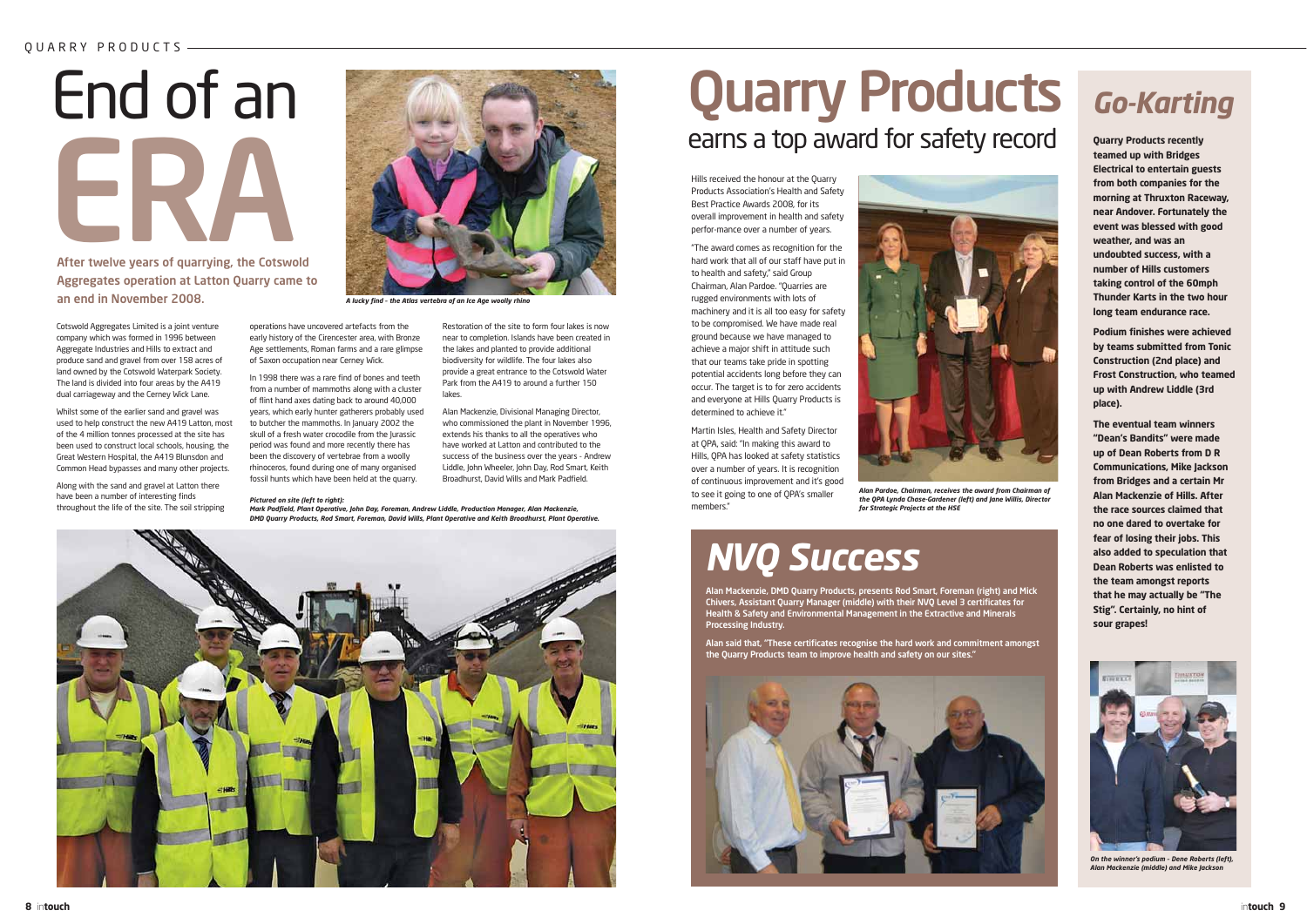

# **On top of the world in Highworth** Jan Pearce, Site Manager

# *Welcome*

The attractions of living in a small market town surrounded by superb open countryside are not lost on the people of Highworth. The town sits on the top of a hill and looks down on the upper reaches of the Thames to the Cotswolds and back towards the Berkshire Downs and the Vale of the White Horse.



Hills' latest development, Garden Court, is just a stone's throw away from the town's picturesque High Street and brings this idyllic form of living within reach of buyers. Prices start at £140,000 for one bedroom apartments and rise to £295,000 for three/four bedroom homes.

"As might be expected, this mix of one bedroom apartments and three or three/four bedroom homes from Hills brings a good quality and specification right across the range of sizes on offer," said Rosemary Seward, new homes specialist at Dreweatt Neate. "Garden Court could hardly be better placed for convenient living and each home will provide flexible and well planned accommodation."

Sensible use of space means these homes are great to live in – even the one bedroom apartments have well proportioned rooms. The three bedroom house have an L-shape living/dining room with French doors into the garden and stylish turning staircases that make minimum intrusion. Naturally, the master bedrooms in these houses have an en-suite to complement the main family bathroom.

The three/four bedroom homes have rooms arranged across three levels, with the top floor occupied by a bedroom with en-suite adjacent to a study/fourth bedroom that would make an ideal space for a nursery or younger child. The first floor has two bedrooms which, like the master, have wardrobes and there's also a family bathroom. The ground floor has separate living and kitchen/dining rooms.

All the properties have integrated single or double ovens with a gas hob as well as integrated fridge/freezer, dishwasher, and washer/dryer – all of them from Bosch and A rated, which is typical of Hills' quality approach.

The showhome is open daily from: **11.00am to 3.00pm**

## **Profile on…**

Jan is our longest serving site manager, joining Olivemead Developments in June 1996 which went on to become part of Hills Property Limited in January 1998.

Since joining the company Jan has completed many training courses, the latest being the National Certificate in Construction Health and Safety awarded by the National Examination Board in Occupational Safety and Health (NEBOSH) for which he received a credit pass. The course is designed to train high level managers to proactively ensure steps are taken to initiate good practices in health and safety and to protect employees and the public. He believes it's important to keep his skills base up to date, and in the future hopes to widen this with more IT and project management training.

Jan lives in Devizes with his 'long-suffering' wife, Deborah and two sons, Ben and Peter who are now 17 and 15. Their last holiday was in Newquay where the family went surfing, this summer holiday was not quite so much fun – a busman's holiday building an extension on his house!

# Keeping up with Louise

"I can be fairly determined once I set my mind on something," says Louise and she certainly proved this to be the case in the last couple of months.

Louise, who works as an account assistant in the Homes division, recently completed her Institute of Certified Bookkeepers Level II (intermediate) Certificate in Manual Bookkeeping and achieved a pass mark of 99%. "I was very pleased as I am doing it to help me with my job and am now attempting Level III."

Similarly, the bathrooms have sanitary ware from Villeroy and Boch while some plots also have natural stone external detailing to windows. There is allocated parking for all the properties, plus visitor spaces, mains powered smoke detectors, high efficiency gas boilers, and, a 10 year NHBC guarantee. *Part of the completed developme at Garden Court*

Her achievements extend past the workplace and Louise applies the same determination to her road running 'hobby'. "I prepared for the Cricklade half marathon in October by following a training schedule I pulled out of the Runners' World magazine. The weather conditions on the day were good for running and despite having to drag my tired legs round the last 3 miles, I did a personal best of 1hr51min."

However, Louise's next race, the Avebury8 off road trail, proved to be an even bigger challenge with treacherous conditions underfoot. "It was very slippery and wet and I could not get a firm footing anywhere," she said. Louise laughed as she recalled the



event, "Two miles into the race I fell off a ridge and landed headfirst, face down and completely submerged in a mud pool. Fortunately I believe that mud is good for the skin!" Drenched and looking very bedraggled, she came home in 1hr21min and finished 77 out of 104.

We are sure you will join us in wishing Louise everything of the best with her future studies and better weather for her next race! Lynda Duggan, PA to the DMD for Property, joins Hills from local estate agent Humberts where, for the past 6 years, she worked as a negotiator and it is this first hand experience in selling property that she brings to the department.

Her previous experience includes marketing and PR and Lynda also still runs her own business licensing a well-known toy brand. Lynda has lived in Wiltshire for the past 7 years, moving here from Buckinghamshire and settled in the Pewsey Vale in search of a quiet life – she hasn't found it yet!





*Stylish bedrooms in the show home*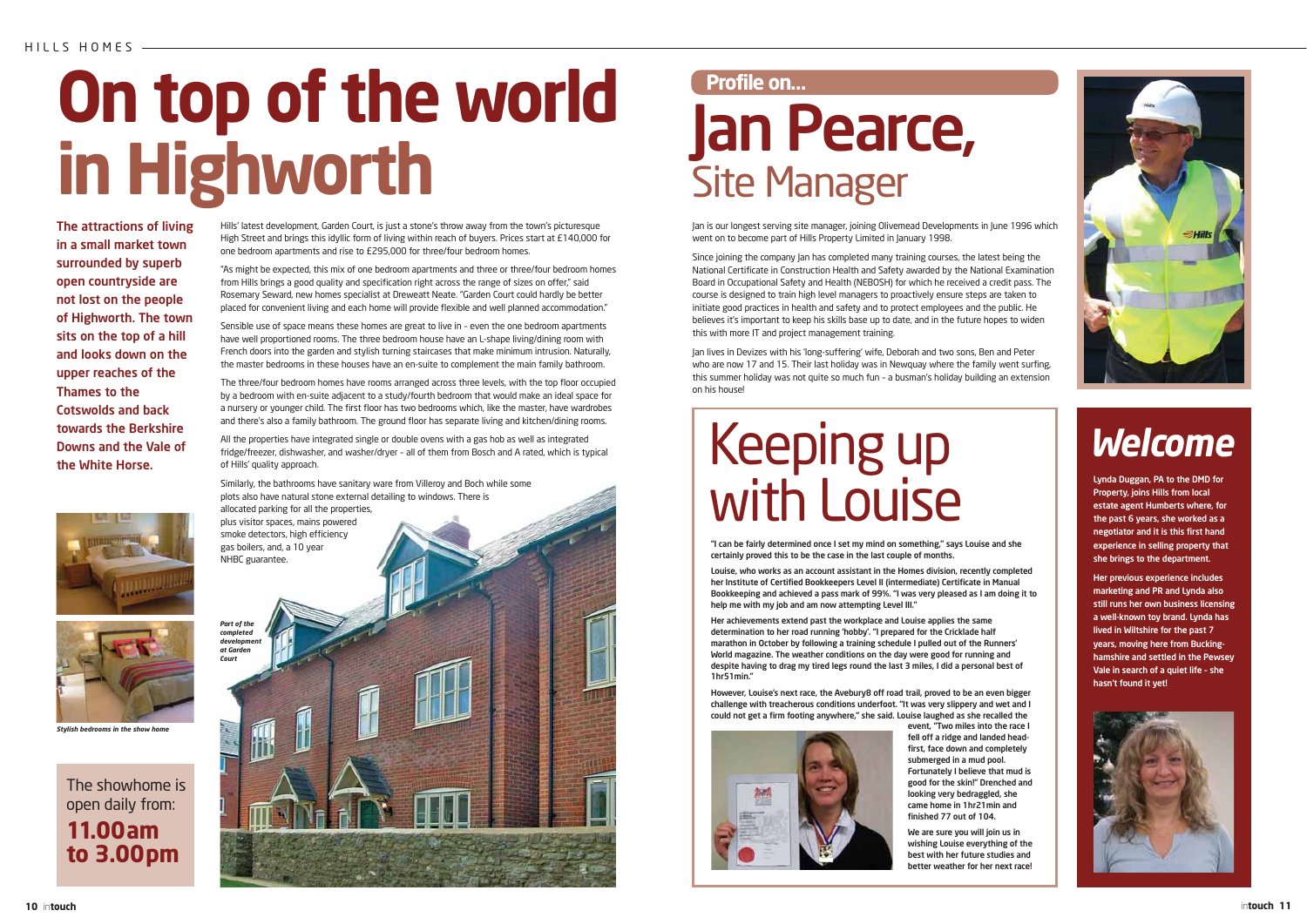# Support for new **Corporate** Green Awards

### HILLS & THE COMMUNITY

**12** in**touch** in**touch 13**









## Green-fingered residents in Cricklade triumphed in the 'Britain *Hills compost*

in Bloom Awards' by winning the overall gold award in the Small Town category. Hills have supported their efforts in the competition over the past 3 years by providing compost for the gardens and green skips to recycle garden waste. The town also received the RHS Britain in Bloom Community Award and the RHS Britain in Bloom Conservation and Environment Award in the same competition.



*Cricklade excels with*

# New roof for Dilton Marsh Memorial Hall

The current mania for 'all things Abba' was felt in Marlborough recently when the Riverbank Theatre was able to stage the 'Bjorn Again' show as a result of funding from Hills.

The Abba tribute-band played to a capacity crowd at Marlborough College with tickets becoming rarer than hen's teeth. There was a reported sighting of original band member Agnetha, who bared an uncanny likeness to Mike Hill, CEO of Hills!!



*Mike Hill, CEO of Hills (right) presents the overall winn award to Ian Allen, Divisional Manager of Ringway Infrastructure Services (top picture), and the Highly Commended award to Nick Kirwan, Environmental Manager, Aspire Defence Services Limited (above) .*

Hills was proud to be one of the main sponsors of the inaugural Corporate Green Awards hosted by the Wiltshire Wildlife Trust in recognition of environmental best practice and

# **Wear** it Pink

sustainable development in Wiltshire and Swindon business.

At the awards ceremony hosted by Judith Hann, former Tomorrow's World presenter, both Ringway Infrastructure Services (overall winner) and Project Allenby / Connaught\* (Highly Commended) received recognition in the Environmental Impact Award which was sponsored by Hills. This award recognises companies who make the greatest positive impact on the environment in Wiltshire and Swindon by either sustainable design or construction of the built environment; management or conservation of the land or

environment; or corporate environmental behaviours.

\*Project Allenby/Connaught, delivered on behalf of the MoD by Aspire Defence, is a joint venture

between Carillion and KBR





### *Delicious cakes were used to encourage donations*



We had great support for the annual Wear It Pink day – with County Park clearly the most innovative in raising over £100 towards the £179.63 collected on the day. The Company agreed to match the figure bringing the final amount raised for the Breast Awareness Campaign to £360.00.

*County Park get into 'character'*



*Head office joined in the fun* 

# *Green little fingers*

The St Dunstan School Gardening Club were very excited to receive a donation of compost from Hills which they used on the vegetable beds in their school allotment project. Most of the pupils have recently completed Level 1 of the RHS Gardening for Schools Benchmarking scheme and are becoming keen gardeners.





# *Flying high*

Hills were proud to sponsor Rosemary Hill (known as Wo to friends and family) for her parachute jump in aid of Jubilee Action – a human rights charity dedicated to changing lives of children and communities who suffer as a result of poverty, prostitution, slavery and injustice world-wide







*Team photo of the Marlborough Rugby Club sporting their new kit which was sponsored by Hills and Azuza. Mike Hill standing 5th from right.*



Mike Webster, DMD Waste Solutions (right) and Cliff Carter, Recycling Promotions Manager (left) attended the long-awaited opening of the Highworth Swimming Pool in November last year. Hills provided funding for the project via the Landfill Communities Fund which is administered by Grants Manager, Gillian Barber, from Community First (middle).

# *Marlborough RFC get shirty!*

The users of Dilton Marsh Memorial Hall will be warm and cosy this winter thanks to donations from Hills and other organisations via the Landfill Communities Fund. The Trustees for the hall had been fund raising and applying for

grants over the last two years and finally succeeded in securing sufficient funding to have a new roof installed.